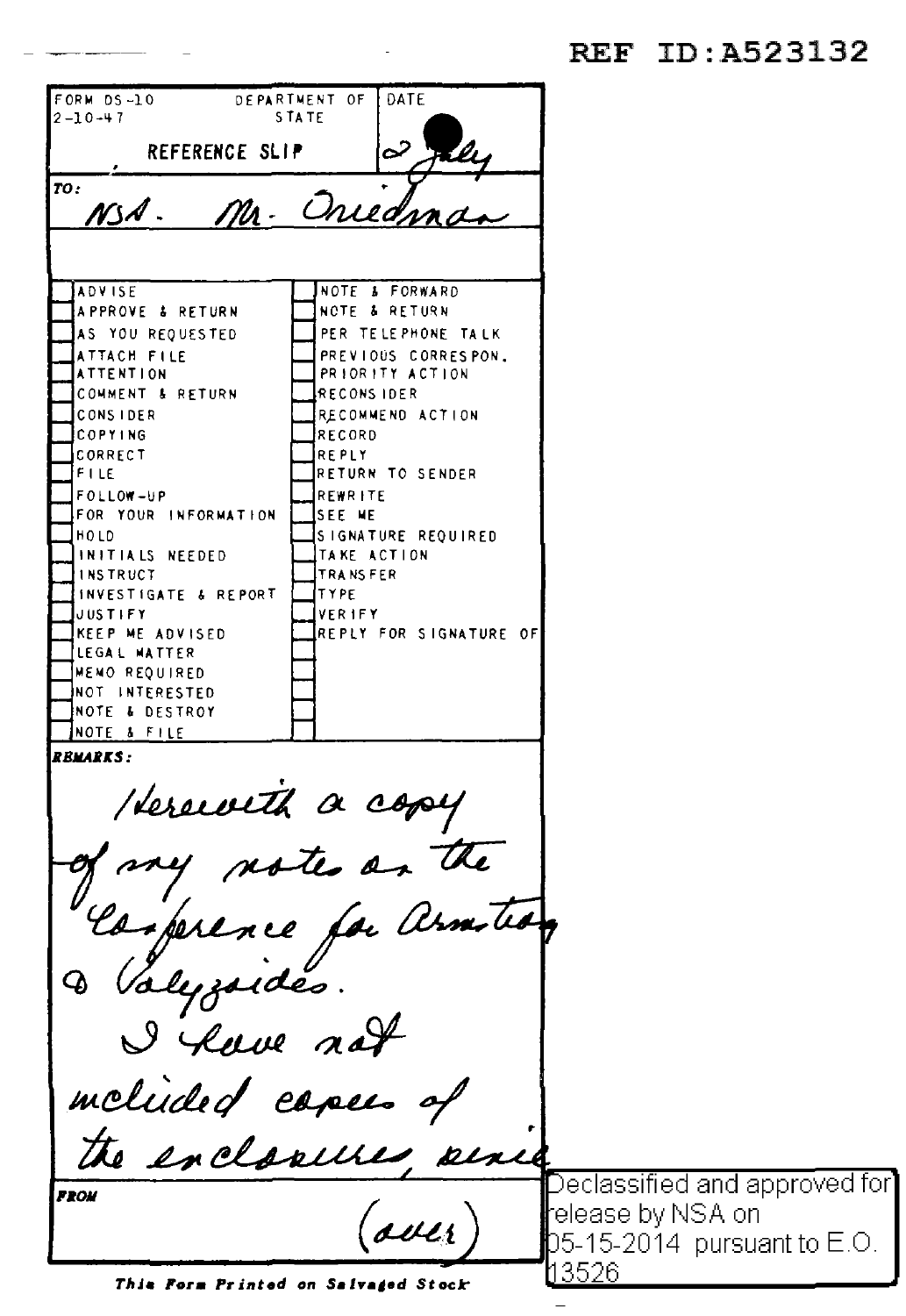### **REF ID:A523132**

they were verbatum extract from the You may destroy the when you are finished with it.

 $\sigma_{\rm{max}}=0.000$  $\frac{1}{2}$  ,  $\frac{1}{2}$  ,  $\frac{1}{2}$  ,  $\frac{1}{2}$  ,  $\frac{1}{2}$  ,  $\frac{1}{2}$ 

فكالمعارض والمستحسن

R.F. Cachaid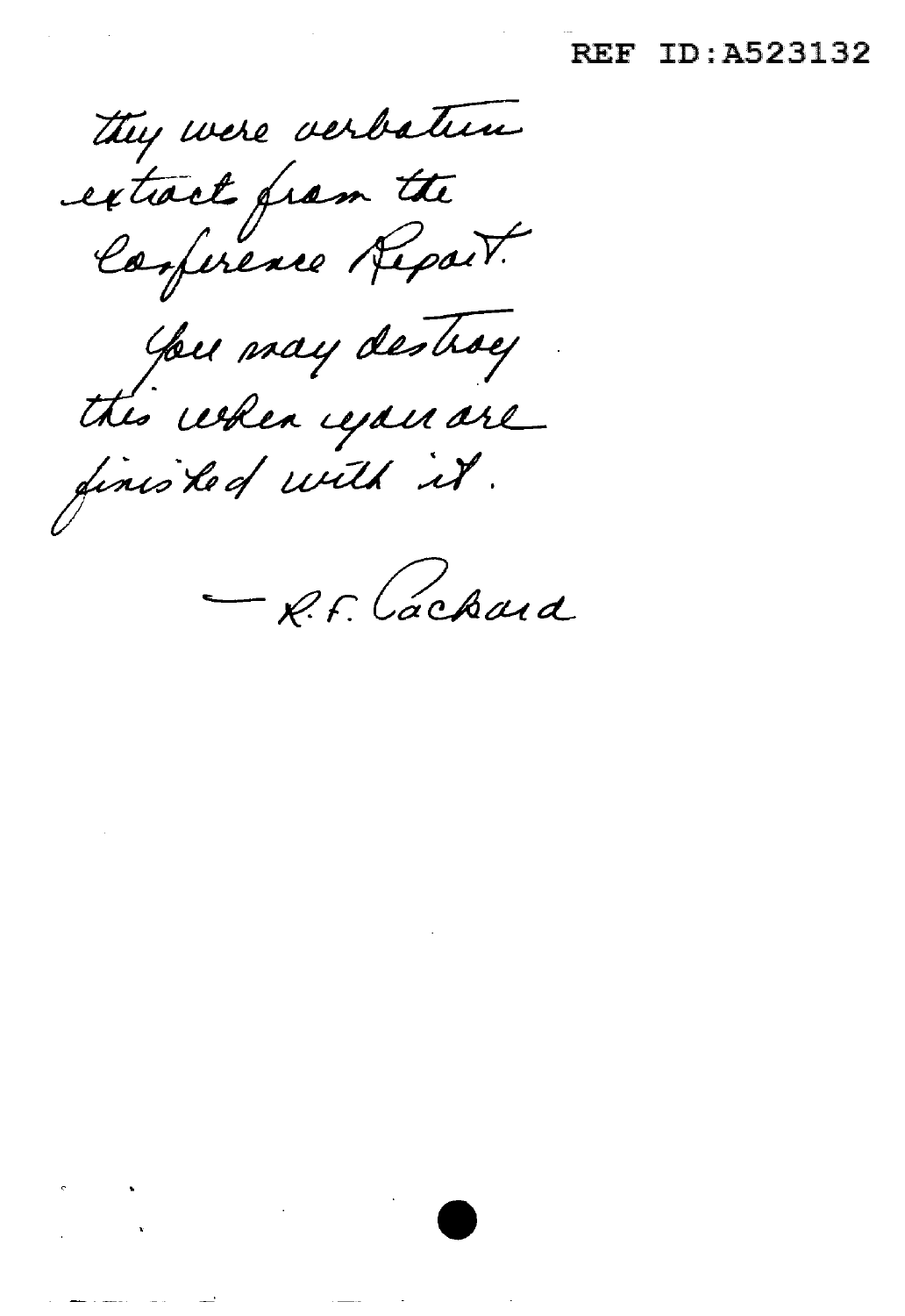## REF ID: A523132



 $-$ <del> $\&$  NOE</del>

15 June 1953

#### **MINORAN DUM**

Tos  $\mathbf{R}$ - Mr. Armstrong

Through: R/SPS - Mr. Polysoides

 $R/SP3 - R$ . 7. Packard Prom<sub>1</sub>

Subject: BEGSA Conference on the Communications Security of NATO Countries

The final session of the Conference was held on Friday afternoon, 12 June, at which time a corrected final draft of the Conference Report was agreed. The final Report will be published and circulated within a few days.

1. The Conclusions and Recommendations will be cuntained in the Report as paragraphs 25-34. A copy of them is attached herewith as Enclosure 1.

2. The proposed action to be taken as a result of this Conference is described in paragements 18 through 24 of the Report. A copy of these paragraphs is attached herets as Enclosure 2.

The following explanations may be of interest as regards the Conclusions:

 $\mathcal{H}^{\pm}=\mathcal{H}^{\pm}(\mathcal{D})$ 

 $-6.10E$ 

 $\sqrt{2\pi\sqrt{2}+2\sqrt{2}}$ 

1. COMBNT is described as a "potential source" of highly valuable intelligence to the USSR (Para 25), and the damage to the security to the US and UK created by the availability of this COMINT to the USSR is described as "potential damage"  $($ Para 27).

ال المحمد

الواقت المائية المناطقة المجا

 $EO$  3.3(h)(2) PL 86-36/50 USC 3605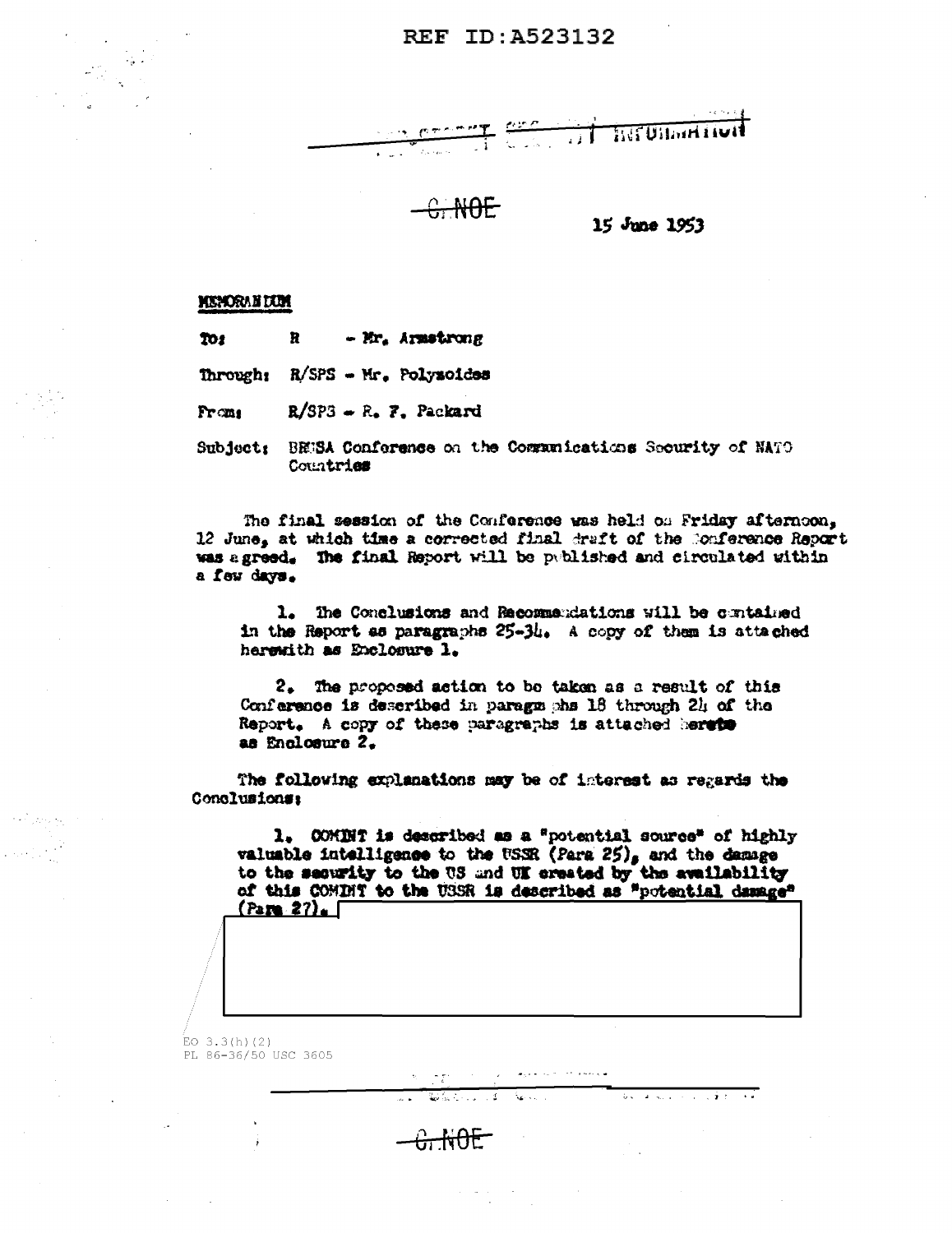#### **REF ID:A523132**

 $\overline{1}$ 

 $\sqrt{1+i\sqrt{1+i}}$ 

 $G$  NOE

الاست فا

الأمار ومنابطته

be exploited effectively by the USSR except in those cases where the USSR participates directly in, or can affect directly, the negotiations or arrangements which the traffic conserns. However, both parties agreed that, so long as the communications of MATO countries are valuerable, they represent a valuable potential source of COMINT for the USSR and, therefore, real potential damage to the security of the US and UK.

 $E0 - 3.3(h)(2)$ PL 86-36/50 USC 3605

4. In considering means to correct violations of "COSMIC" and "HAIO" communications security regulations it was felt that such violations could not be dealt with effectively save by

dealt with indirectly (Para 30a).

5. In selecting the existing communications security machinery of the HATO Standing Group as the instrumentality for improving the national communications of EATO countries (Para 30s) the Conference was aware that the Standing Or oup actually exercises suthority only in the military sphere, but felt that its machinery was an available and accustomed means which could accomplish the improvement program best and that the participating countries would likely agree to its use for this purpose.

The following explanations may be of interest as regards the proposed course of actions

1. The consensus of the Conference was that the initial approach to the Franch Government (Para 18) should be at the diplomatic level, However, other means are svailable such as the existing contacts of the Tripartite Security Survey Working

material property (1995)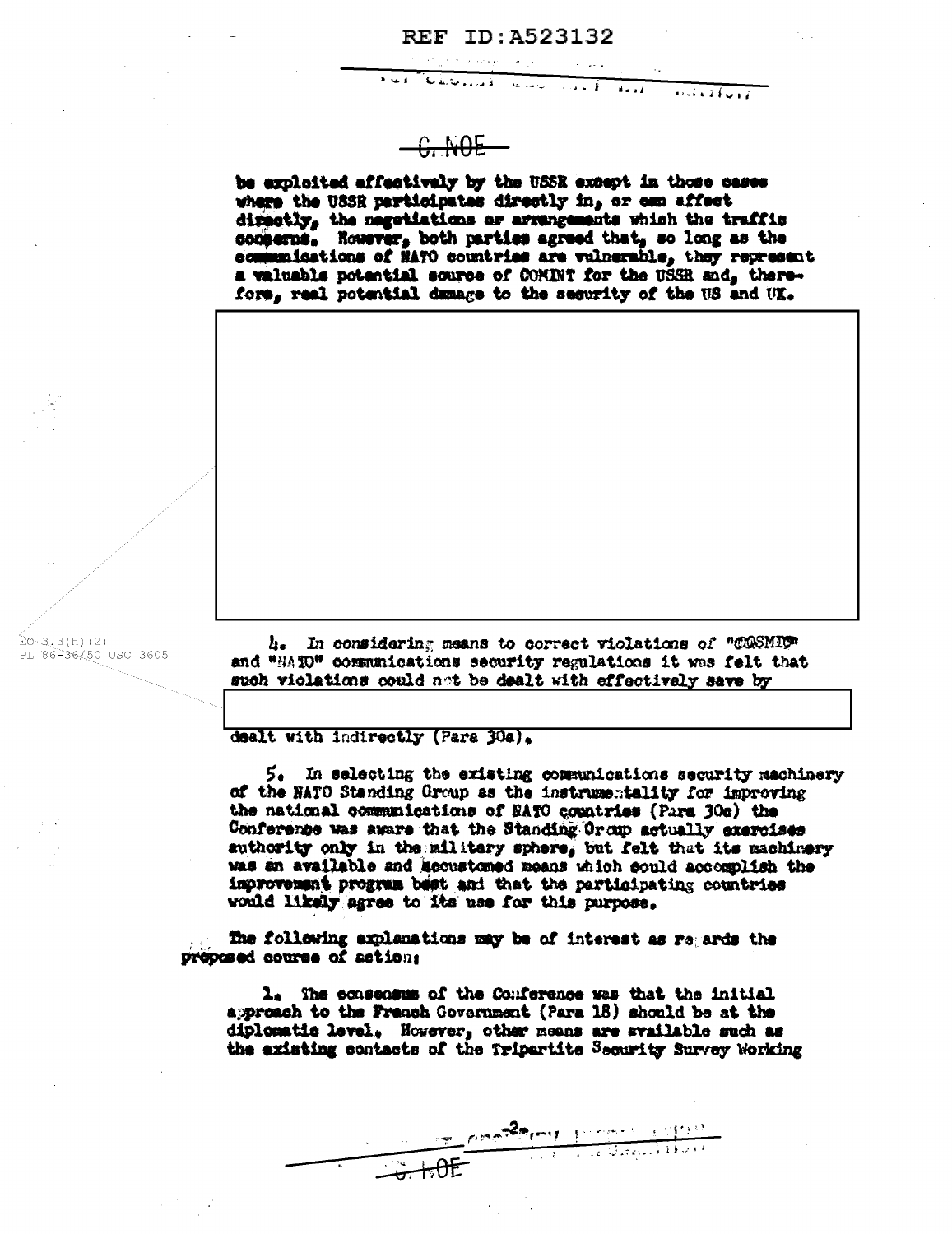#### REF ID: A523132

Group. The Conference foll that the details of the approach could be worked out best by USCIB and LSIB. rather than attempting to reach semaible detailed conclusions on this matter within the limited time available to the Conference itself.

 $EO$  3.3(h)(2) PL 86-36/50 USC 3605

2. The principles which are to govern the initial discussions with the French and the subsequent dealings with other RATO countries (Paras 15b and 22) are based on intelligence and general security considerations. In addition to being enumerated in paragraph 10 of the Report they are summarized in Paragraph 29 of its Conclusions.

3. SECAN and EUSEC (Para 19d) are the specific subordinations of the MATO Standing Oroup in the communications security field which the Conference selected as the instrumentalities for dealing with all the NATO countries except France.

to the US Government. the task of handling this ovaluation for European HATO countries having been delegated to the Government.

4. The Combined Working Group which is proposed (Para 24) would be a small, informal body equating in the COMSEC field to the Tripartite Security Working Groups in the general security field. It would be concerned only with this program for improving the communications security of NATO countries.

The principal differences between the Conclusions of this Conference and the Conclusions of the Conference on Franch COMSEC in 1951 are as follows:

1. It is concluded now that a program for improvement should be undertaken with all HATO countries -- not just France -- and that this program should concern armed forces, as well as diplomatic. communications. (The 1951 Conclusions limited the program to French diplematic communications.)

2. It is concluded now that the internal security of France is still inadequate, and that the internal security of other NATO countries cannot be assessed acourately for want of adequate information. The internal security of other NATO countries cannot be assumed to be better than that of France. Since it is also concluded now that the USSR could not companists adequately through other scurees of intelligence for the potential value of COMINT from the communications of NATO countries, the inadequacy of internal security should not be a deterrent to undertaking a COMSEC program as soon as possible, so long as there is no direct

The Town of Can

EO  $3.3(h)$  (2) PL 86-36/50 USC 3605